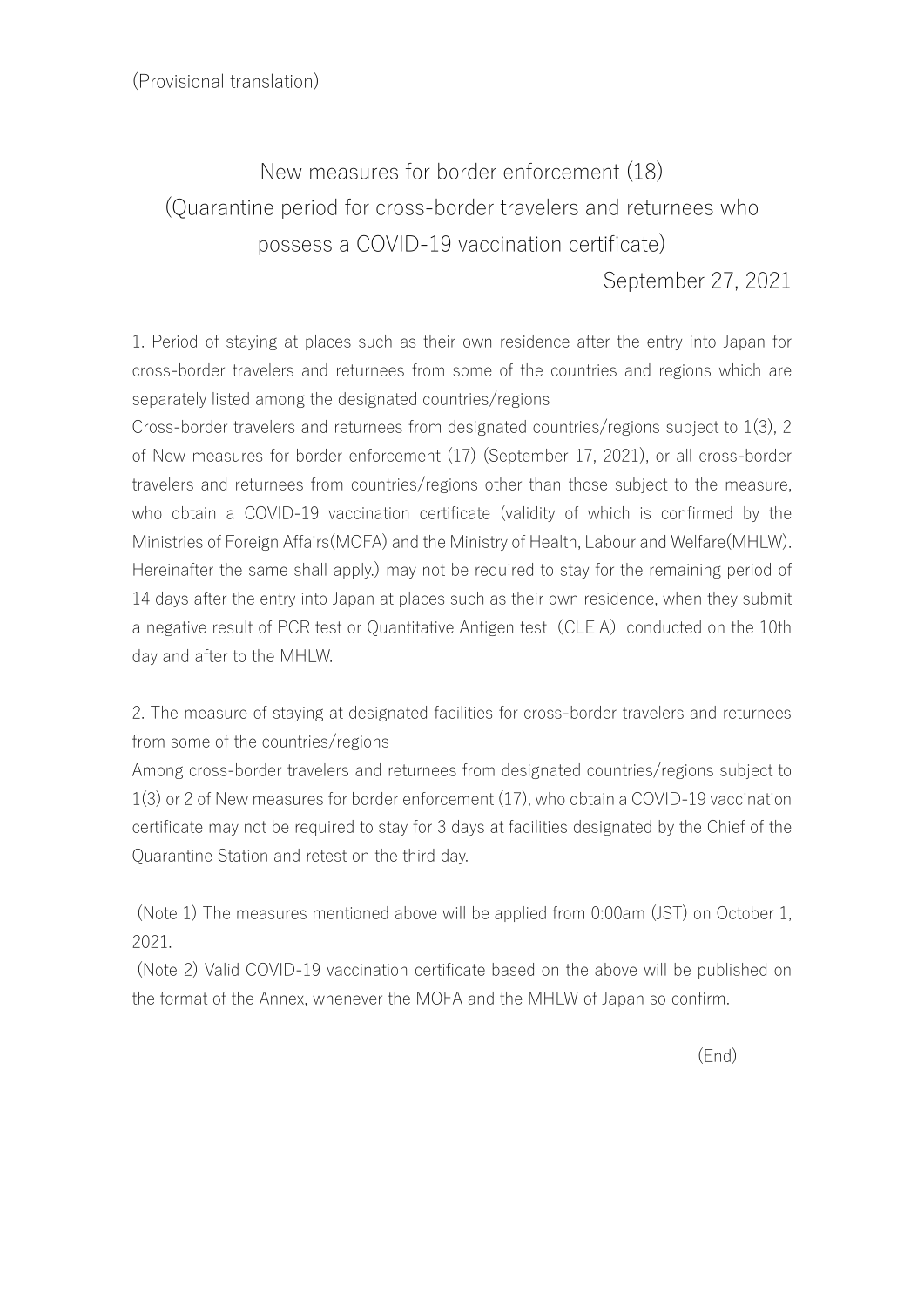(Annex)

New measures for border enforcement (18) Regarding the validity granted official Vaccination Certificate of COVID-19 September 27, 2021

On the ground of applying measures based on New measures for border enforcement (18) (September 27, 2021), valid Vaccination Certificates of Covid-19 are, in principle, designated under those conditions below.

1. The Vaccination Certificate of COVID-19 issued in Japan, which fall under any one of the categories (1)-(3) below, indicating that at least two doses of COVID-19 vaccine are inoculated, as well as 14 days have passed after the date of second dose, at the time of entering/returning to Japan.

(1) Vaccination Certificate of COVID-19 issued by either the Government of Japan or the local public authority/municipality in Japan (The Vaccination Certificate of COVID-19 for overseas travel)

(2) Certificate of Vaccination for COVID-19 issued by the local public authority/ municipality in Japan

(3) Record of Vaccination for COVID-19 issued by the medical institutions in Japan

2. Vaccination Certificate of COVID-19 issued abroad shall fulfill with all three requirements (1)-(3) below.

(1) All relevant items described below shall be stated/indicated on the Certificate either in Japanese or in English.

Name, date of birth, product name or manufacturer of vaccines, vaccination date, the number of COVID-19 vaccine doses (Note 1)

(Note 1) Vaccination Certificates of COVID-19 written in languages other than Japanese or English, are considered as valid if the translation (Japanese/English) is attached and all items and context are clearly identifiable.

(2) It shall be clearly indicated that at least two doses of each type of COVID-19 vaccine described below are inoculated, as well as 14 days have passed after the date of second dose at the time of entering/returning to Japan. (Note 2)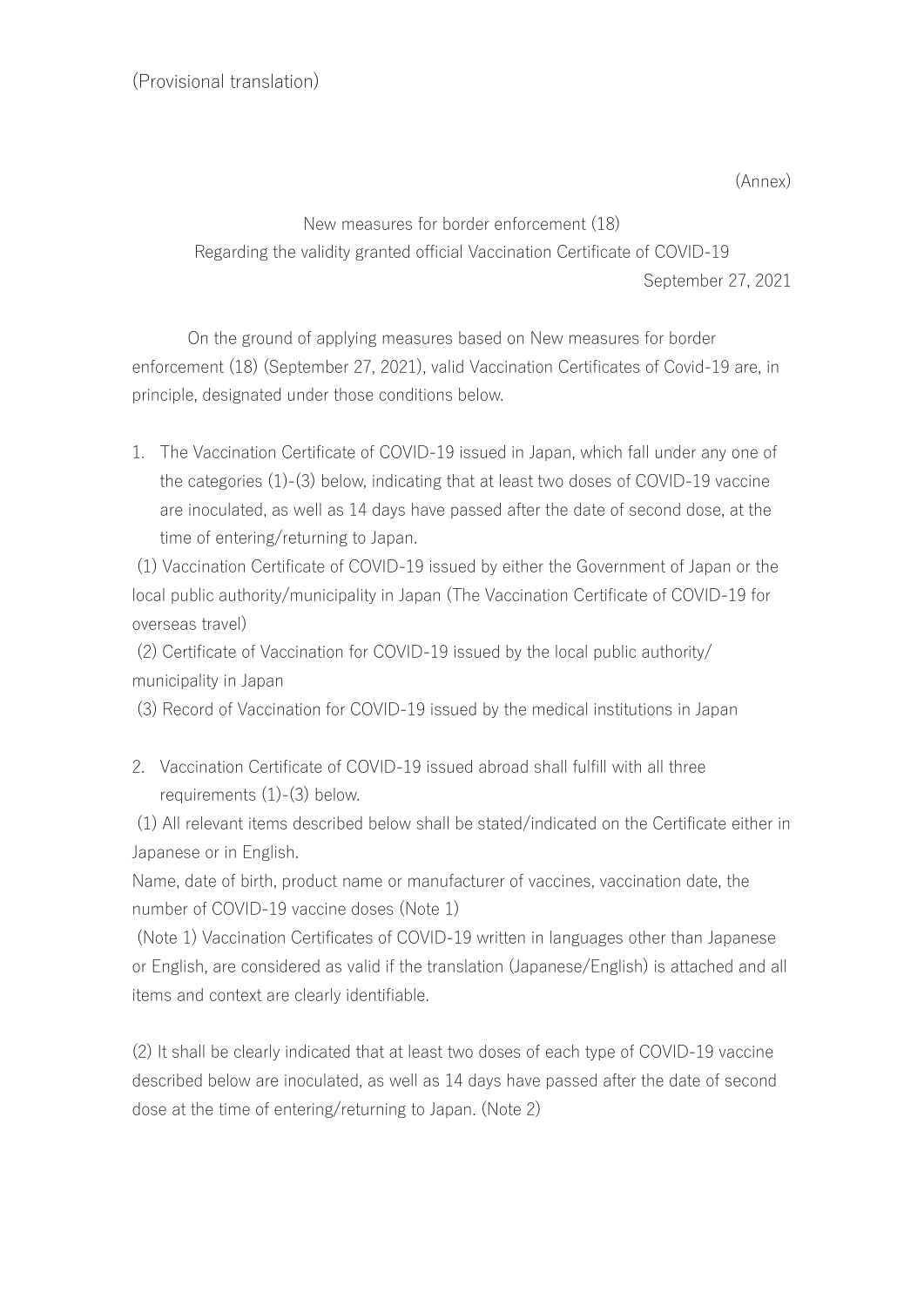| Product Name or Manufacturer         | Designated date    | Abolished date |
|--------------------------------------|--------------------|----------------|
| COMIRNATY, Intramuscular             | September 27, 2021 |                |
| injection / Pfizer                   |                    |                |
| Vaxzevria, Intramuscular injection / | September 27, 2021 |                |
| AstraZeneca (Note 3)                 |                    |                |
| COVID-19 Vaccine Moderna,            | September 27, 2021 |                |
| Intramuscular injection / Moderna    |                    |                |

(Note 2) In case you have inoculated more than one type of COVID-19 vaccines from different manufacturers, it will be approved if at least two doses are completed in total as well as 14 days have passed after the date of second dose.

(Note 3) Covishield licensed by AstraZeneca and produced by the Serum Institute of India, is not approved as a valid vaccine at the moment. Nonetheless, the MHLW is in the process of examining its validity by early October.

(3) A vaccination Certificate should be issued by an official body such as government of any of the countries/regions listed in the attachment to this Annex.

(End)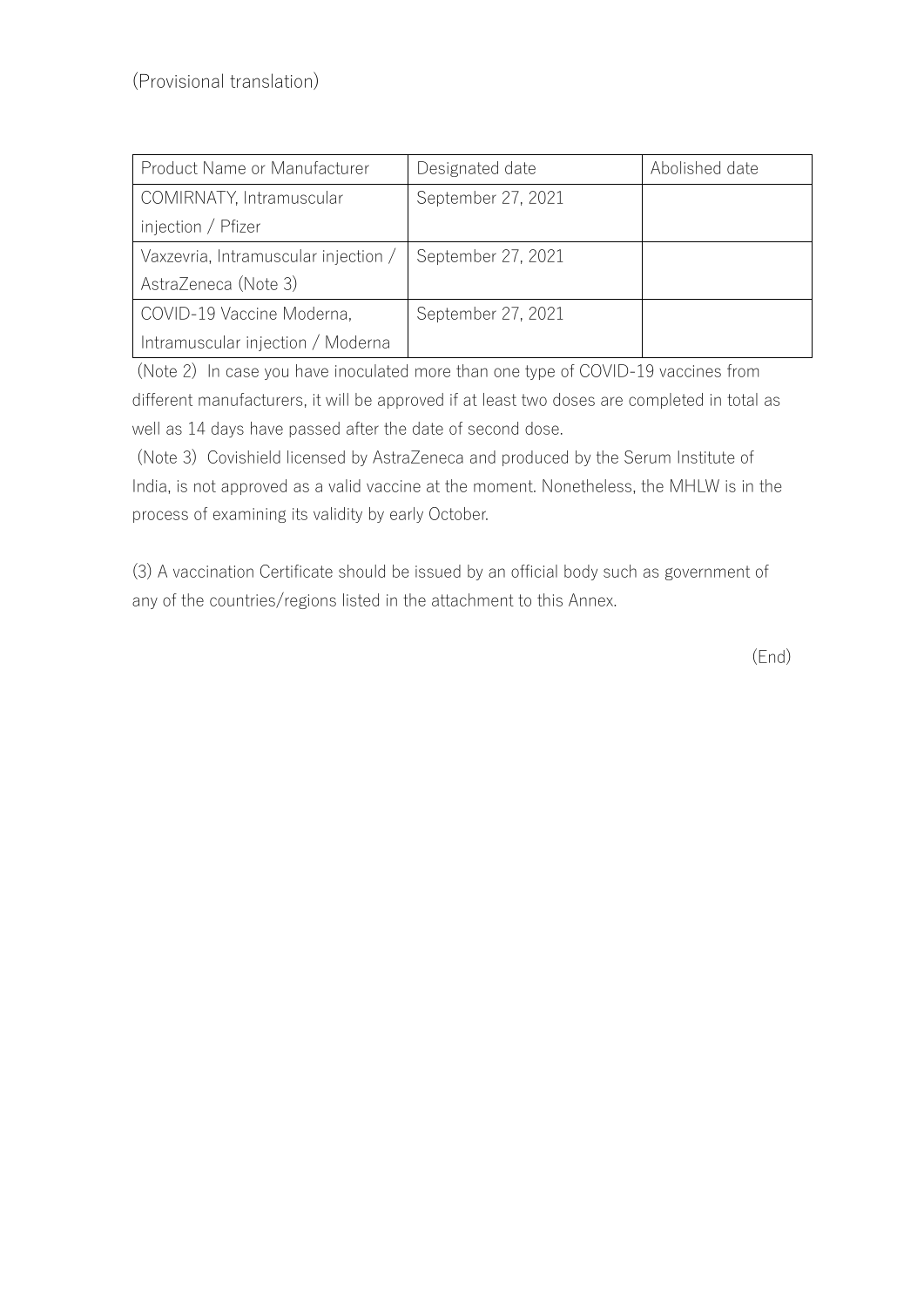## Attachment to the annex

List of countries and regions whose vaccination certificates of COVID-19 are recognized as valid.

| Countries/Regions                                |  |  |
|--------------------------------------------------|--|--|
| North America                                    |  |  |
| The United States of America/All States (CDC     |  |  |
| Card)                                            |  |  |
| The United States of America (Northern           |  |  |
| Mariana)                                         |  |  |
| The United States of America (State of New       |  |  |
| York)                                            |  |  |
| The United States of America (New York City)     |  |  |
| The United States of America (State of Virginia) |  |  |
| The United States of America (Philadelphia,      |  |  |
| Commonwealth of Pennsylvania)                    |  |  |
| The United States of America                     |  |  |
| (State of Maryland)                              |  |  |
| The United States of America (State of           |  |  |
| Louisiana)                                       |  |  |
| The United States of America                     |  |  |
| (Washington D.C.)                                |  |  |
| The United States of America (State of           |  |  |
| Washington)                                      |  |  |
| Canada (Province of Alberta)                     |  |  |
| Canada (Province of British Colombia)            |  |  |
| Canada (Province of Yukon Territory)             |  |  |
| Canada (Province of Quebec)                      |  |  |
| Canada (Province of Ontario)                     |  |  |
| Canada (Province of Newfoundland and             |  |  |
| Labrador)                                        |  |  |
| Europe                                           |  |  |
| Ireland                                          |  |  |

| Andorra            |
|--------------------|
| Italy              |
| The United Kingdom |
| Estonia            |
| Austria            |
| The Netherlands    |
| Cyprus             |
| Greece             |
| Croatia            |
| Sweden             |
| Spain              |
| Slovakia           |
| Slovenia           |
| The Czech Republic |
| Denmark            |
| Germany            |
| Hungary            |
| Finland            |
| France             |
| <b>Bulgaria</b>    |
| Belgium            |
| Poland             |
| Portugal           |
| Malta              |
| Latvia             |
| Lithuania          |
| Romania            |
| Luxembourg         |